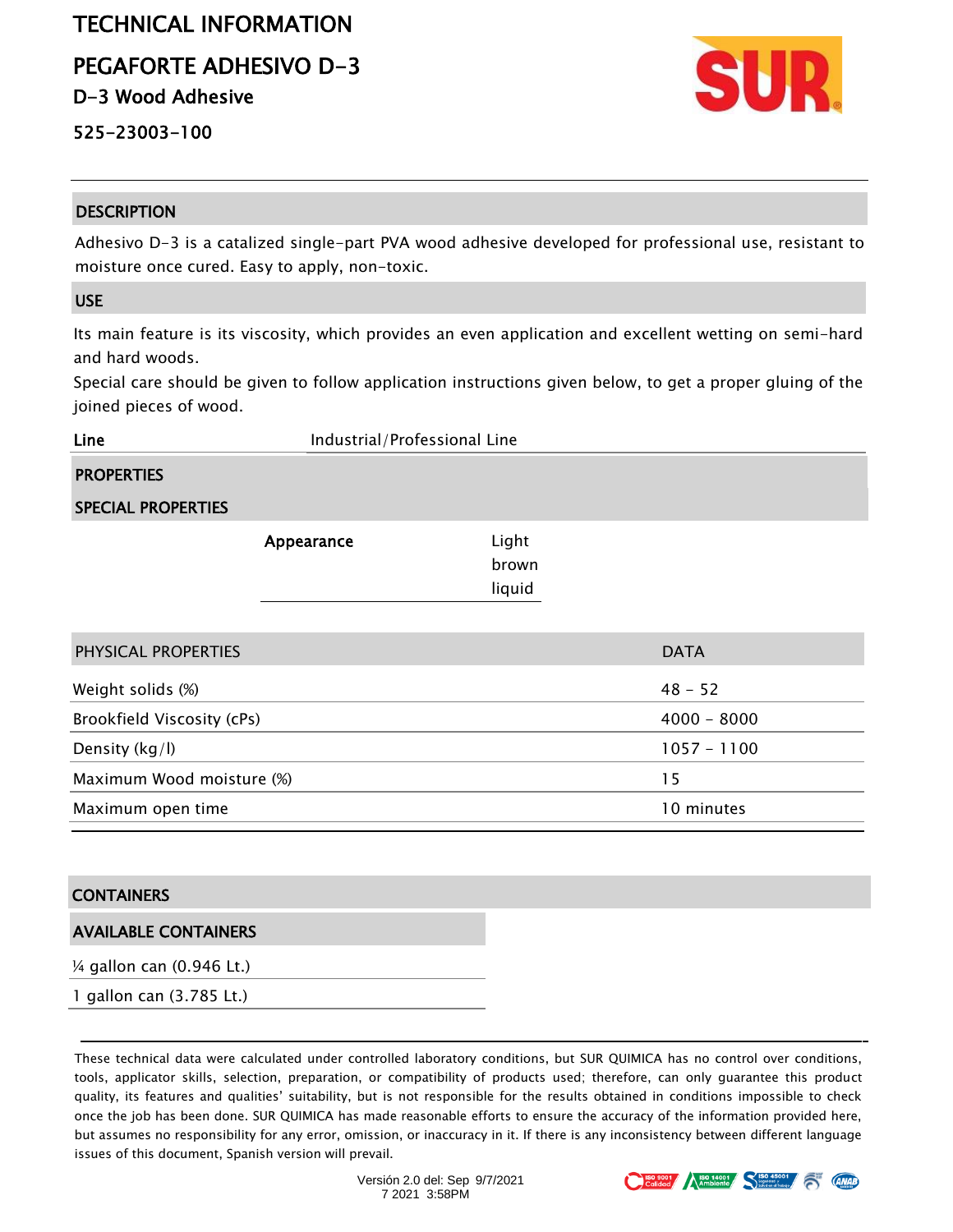# TECHNICAL INFORMATION

PEGAFORTE ADHESIVO D-3

D-3 Wood Adhesive

525-23003-100



| 5-gallon bucket (18.925 Lt.)                      |                                                          |                                                                    |  |                             |  |  |  |
|---------------------------------------------------|----------------------------------------------------------|--------------------------------------------------------------------|--|-----------------------------|--|--|--|
| <b>SURFACE PREPARATION</b>                        |                                                          |                                                                    |  |                             |  |  |  |
| <b>CONDITION</b>                                  | <b>INSTRUCTION</b>                                       |                                                                    |  |                             |  |  |  |
| Surface preparation                               | contaminants.                                            | Surfaces should be dry and free of grease, oil, dust, or any other |  |                             |  |  |  |
| Plane wood                                        | Wood should be planed prior to the adhesive application. |                                                                    |  |                             |  |  |  |
| <b>PRODUCT PREPARATION</b>                        |                                                          |                                                                    |  |                             |  |  |  |
| <b>COMPONENT</b>                                  |                                                          | <b>MIXING RATIO</b>                                                |  | <b>MIXING INSTRUCTIONS</b>  |  |  |  |
| Product: 525-23003-100, PEGAFORTE<br>ADHESIVO D-3 |                                                          |                                                                    |  | Ready to use, do not dilute |  |  |  |
| <b>PRODUCT APPLICATION</b>                        |                                                          |                                                                    |  |                             |  |  |  |
| <b>APPLICATION TOOL</b>                           |                                                          |                                                                    |  |                             |  |  |  |
| <b>Brush</b>                                      | Paintbrush                                               | Roller                                                             |  |                             |  |  |  |

#### Tools

This product can be applied with brush, paintbrush, putty knife or roller.

#### Application Conditions

Wood's moisture should not exceed 15%.

#### DRYING TIMES

Recommended drying time in normal weather is 3 to 4 hours in carpenter's press or wood vise. In wet weather, press time should be increased 2 to 3 more hours.

Above drying times are under optimal conditions (between 22 - 28°C temperature and 70% relative humidity). These times depend on the temperature, humidity, thickness of the adhesive application.

#### Application Instructions

Shake the adhesive's container before use and apply it to the pieces to be joined.

These technical data were calculated under controlled laboratory conditions, but SUR QUIMICA has no control over conditions, tools, applicator skills, selection, preparation, or compatibility of products used; therefore, can only guarantee this product quality, its features and qualities' suitability, but is not responsible for the results obtained in conditions impossible to check once the job has been done. SUR QUIMICA has made reasonable efforts to ensure the accuracy of the information provided here, but assumes no responsibility for any error, omission, or inaccuracy in it. If there is any inconsistency between different language issues of this document, Spanish version will prevail.